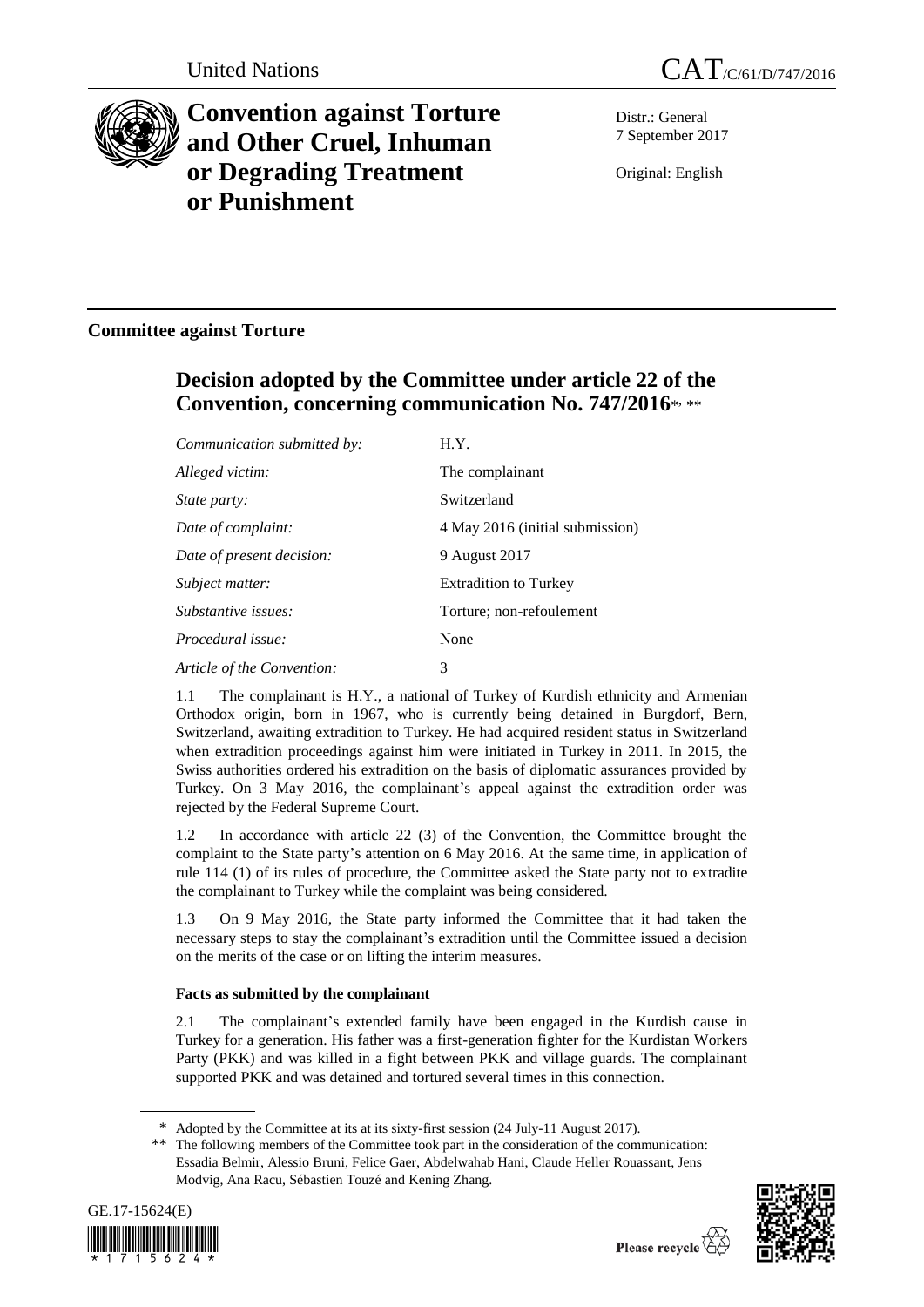2.2 On an unspecified date, the complainant and his twin brother, S.Y., were charged with murdering a village guard in 1988 in revenge for their father. The complainant denied involvement in the murder, claiming that the charges against him had been fabricated for political reasons and because of his family history. While in pretrial detention, police officers subjected him to torture for eight days, in particular *falaka* (beating on the soles of his feet), burning with cigarettes, beatings and electric shocks. He was not able to lie down or walk during those eight days, urinated blood for several days thereafter and still has scars on his wrists. On 23 October 1989, the second jury court in Gaziantep sentenced him to death on the murder charge, which was later commuted to life imprisonment. The sentence was based mainly on the testimony of his brother, M.Y., which was obtained under torture. Subsequently, M.Y. and two other witnesses withdrew their testimonies against the complainant. The complainant did not challenge the sentence as he could not find a competent lawyer. On an unspecified date, he managed to escape from prison with the help of S.Y., who remained in prison in his place.

2.3 In 1992, the complainant sought asylum in Switzerland on the grounds of the torture and related post-traumatic stress disorder that was first diagnosed in 1994.<sup>1</sup> On 26 August 1994, the Swiss Federal Office for Refugees denied his asylum request. On 5 January 1995, the Swiss Asylum Review Board rejected his appeal. Further to his application for reexamination, dated 10 May 1995, the Office granted him subsidiary protection and temporary admission to Switzerland on 17 September 1996. The Office found that the complainant would face a real risk of a breach of article 3 of the Convention for the Protection of Human Rights and Fundamental Freedoms (European Convention on Human Rights) if he were to be returned to Turkey. The complainant also claims that the Office established that he had a "political data sheet" in Turkey which characterized him as "an inconvenient or recalcitrant person" and that the Turkish authorities had monitored his political activities. On 19 September 2002, the Board upheld its decision on appeal.

2.4 In the meantime, in 1995, the complainant's brother S.Y. was released from prison and fled Turkey. On 16 August 1996, S.Y. was granted refugee status in Switzerland. In his request for asylum he claimed that he had been tortured in September/October 1994 after he was arrested by the police. The complainant contends that his brother's asylum application contained records of a proceeding brought against him under the Turkish anti-terrorist legislation listing the complainant as a PKK member. This confirms that the complainant had a political data sheet in Turkey, as recognized by the Swiss authorities.

2.5 In 2010, the complainant was granted residence "B" status in Switzerland. As he had not been able to work full time since 1999 due to his work-related injury and subsequent partial disability, he revived his interest in the PKK movement. He worked as a driver for PKK leaders, drove them on long journeys throughout Europe, hosted PKK members visiting Switzerland, participated in a number of PKK-related events, was interviewed and raised funds for Kurdish charities. He visited a PKK administrator who was under house arrest in Germany and surveillance by the German and Turkish authorities. He hosted a PKK leader from the Syrian Arab Republic and a cousin of the Turkish PKK leader Abdullah Öcalan in Switzerland. The Swiss authorities never contested the complainant's political activities in Switzerland.

2.6 On 15 August 2011, the Attorney General of Gaziantep issued an extradition request for the complainant to serve the life sentence relating to his murder conviction. On 5 October, the Turkish Embassy in Bern transmitted the extradition request to the Federal Office of Justice. After three unanswered requests, the Turkish authorities provided diplomatic assurances to the Office on 22 March 2012. In the meantime, according to the complainant, the Turkish authorities replaced the complainant's political data sheet with a regular data sheet.<sup>2</sup>

<sup>&</sup>lt;sup>1</sup> The diagnosis has been reconfirmed several times. The report of 30 July 2014, among the eight medical reports dated between 2012 and 2014, on file in German, states that the post-traumatic stress disorder is directly linked to the torture the complainant suffered in custody in the period 1988-1990.

<sup>&</sup>lt;sup>2</sup> Whereas a regular data sheet contains information about a person's criminal record and common-law charges, a political data sheet marking someone as an inconvenient or recalcitrant person is said to be established if a person is suspected of anti-government activities.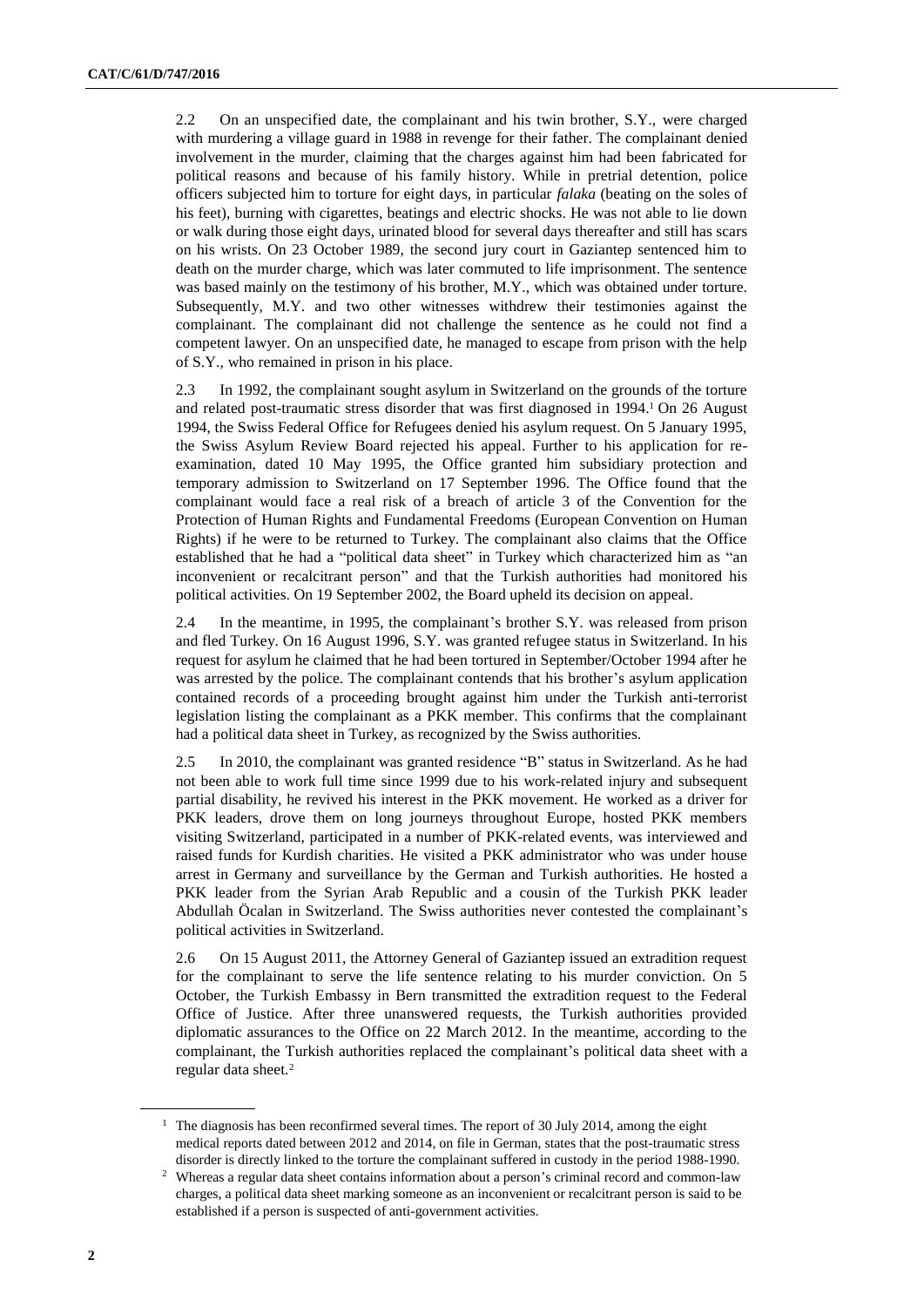2.7 On 7 June 2012, the Federal Office of Justice issued an arrest warrant, on the basis of which the complainant was arrested on 21 June. He was subsequently released on bail because of his severe psychiatric condition.

2.8 On 6 July 2012, the complainant challenged the extradition request before the Federal Criminal Court, arguing that the Turkish authorities were seeking his extradition for a political crime, which should nullify the extradition request.

2.9 On 6 August 2012, the complainant requested asylum. On 29 January 2014, the Federal Office for Refugees granted him temporary admission. It found that he fulfilled the criteria for refugee protection under article 1 A of the Convention relating to the Status of Refugees but was subject to the exclusion under article  $1 \nF (b)$  for having committed a murder. It also stated that the complainant would face a real risk of torture or inhuman or degrading treatment or punishment if he were returned to Turkey, and on that basis ordered his temporary admission. On 19 February 2014, the Office amended its decision to reflect the fact that the complainant had enjoyed resident status in Switzerland.

2.10 On 18 July 2014, the Federal Office of Justice authorized the complainant's extradition pending a decision by the Federal Criminal Court on whether the extradition had political grounds. On 6 August, the complainant challenged the extradition decision before the Court.

2.11 On 7 May 2015, the Federal Criminal Court rejected the complainant's claims of 6 July 2012 and 6 August 2014. The Court stressed that the complainant had not been recognized as a political refugee. It considered that the complainant's claim that he was convicted on the basis of evidence obtained through torture had not been credible. If returned to Turkey, the complainant would have to serve his sentence, and therefore "a prognosis about persecution after the final release is impossible". The Court also noted that the reasons which had led to his being categorized as an "inconvenient person" remained unclear and that therefore the complainant's fear of persecution remained unsubstantiated. In the complainant's case, even if a political component existed, the Court maintained that the extradition was not a priori inadmissible. The complainant adds that the widespread practice of torture in Turkey at the time of his arrest in 1988 was undisputed. On 15 May, he was placed in extradition detention. On 22 May, he appealed. On 12 August, the Federal Supreme Court stated that there should be valid reasons to justify extradition after the asylum authorities had established that a risk of torture existed and that such reasons had not been established. Therefore, the Court partly reversed the 7 May 2015 decision and remitted the case to the Federal Office of Justice for new consideration and further investigation.

2.12 After the 7 May 2015 decision of the Federal Criminal Court, the complainant was admitted to a psychiatric clinic in Zurich because his health condition had deteriorated. While in the clinic, he attempted to commit suicide. He received special treatment for persons in custody who were at risk of suicide until 6 July, when he was transferred to a specialized prison in Burgdorf that provided facilities for persons at risk of suicide. On several occasions thereafter, he was admitted to a psychiatric clinic in Bern as an imminent risk of suicide. Doctors told counsel that the complainant was assessed in the clinic under the Istanbul Protocol to identify whether he was a victim of torture; however, the results of the assessment were never provided to the complainant or to his counsel.

2.13 On 17 September 2015, the Federal Office of Justice presented the results of its further investigation. In particular, Turkish authorities had explained that there was no "political data sheet" with respect to the complainant, and transmitted a decision of the second jury court of Gaziantep dated 22 June 2015 to maintain the extradition request. The Swiss Embassy in Ankara stated that there would be no risk of torture for the complainant in Turkey, even if safety problems persisted in Turkish prisons in relation to the war against the PKK insurgency that had been waged since July 2015; however, as the complainant had no connection with the conflict, he would not be at personal risk of torture. On 5 October, the complainant commented on the Office's findings. He argues that the Swiss Embassy was not fully familiar with his case and had ignored its political dimension, specifically his PKK involvement.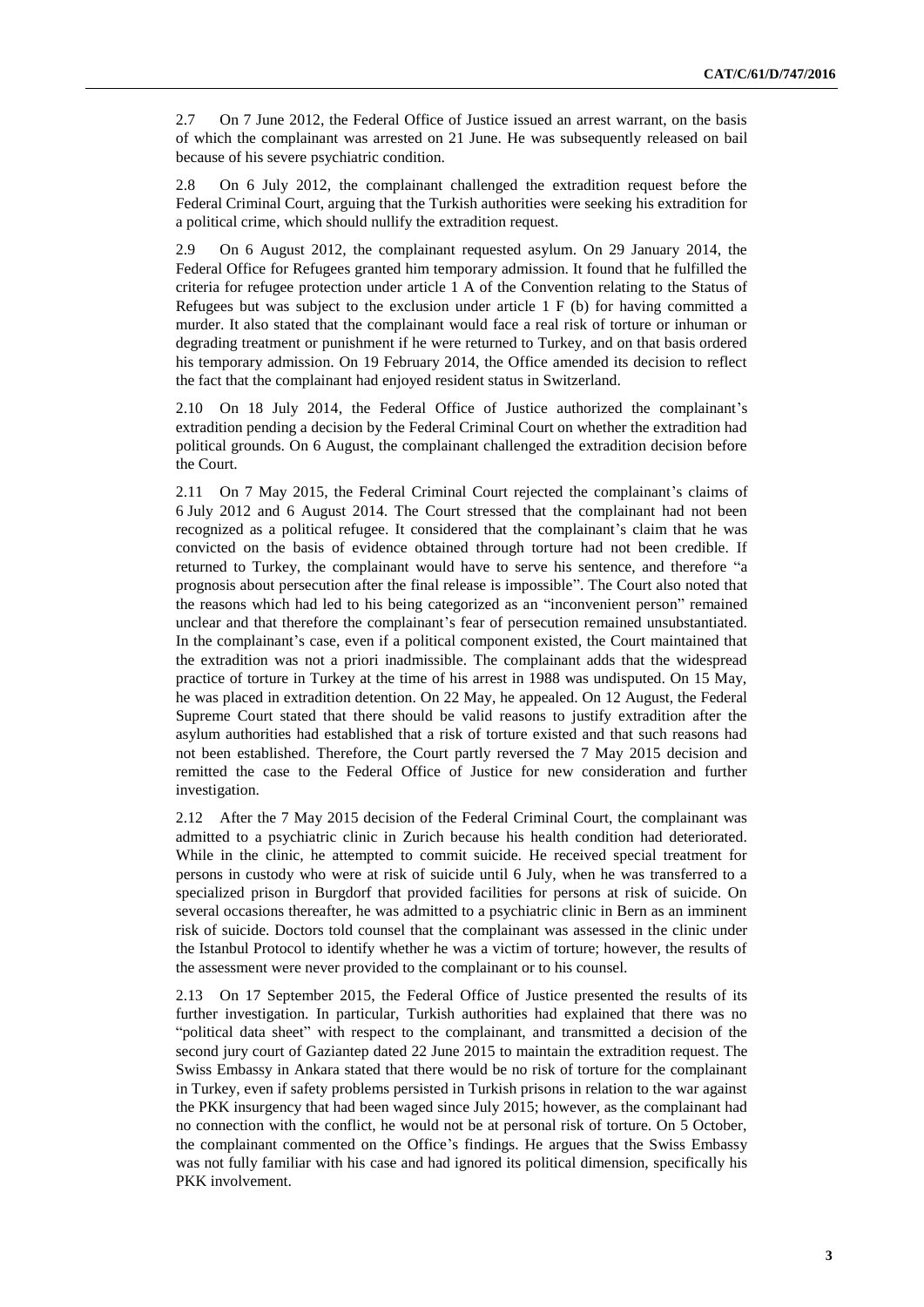2.14 On 13 October 2015, the Federal Office of Justice authorized the complainant's extradition to Turkey. The author appealed on 13 November. On 16 March 2016, his appeal was rejected by the Federal Criminal Court. Regarding the risk of torture, the Court held that since in the extradition process it was possible to ask for guarantees and control mechanisms, it was possible that the extradition authorities could come to a different conclusion from that of the asylum authorities. The rejection of his appeal prompted another suicide attempt by the complainant on 5 April. His subsequent applications for release from extradition detention were rejected due to the high risk that he would abscond.

2.15 On 29 March 2016, the complainant appealed the 13 October 2015 decision of the Federal Office of Justice to the Federal Supreme Court. He stated in particular that in March 2016, his first cousin on his father's side, E.Y., was accused of founding and leading an illegal group and supporting PKK armed forces. Together with a rifle, political propaganda material was found in his house and on his Facebook page, including pictures of high-profile PKK members. The complainant transmitted the material relevant to the investigation to the Court.

2.16 On 28 April 2016, the Federal Supreme Court rejected his appeal. The Court concluded that in the light of the additional investigation carried out by the authorities, there was no indication that the complainant would be at risk of torture, since he would be imprisoned to fulfil his sentence for a non-political crime and guarantees were in place for his treatment. As consequence, the case no longer constituted a case of "extraordinary importance" and was therefore outside its competence.

### **The complaint**

3.1 The complainant claims that his extradition to Turkey would violate his rights under article 3 of the Convention because he would be at risk of being tortured at the hands of the Turkish authorities.

3.2 With reference to the jurisprudence of the Committee and the European Convention on Human Rights as well as international reports, the complainant claims that Turkish security and police forces increasingly use torture and ill-treatment, specifically targeting suspected terrorists, Kurdish and Alevi minorities and activists as well as prisoners, with a view to extracting confessions or information about political activities.<sup>3</sup> Furthermore, the complainant is at personal risk of torture if he were to be extradited to Turkey, based on the following grounds.

3.3 First, the complainant suffered torture in the past, was detained based on unfair proceedings and his conviction was politically motivated. Although in the course of the extradition proceedings the Swiss authorities declined to accept his claim about the use of torture as lacking credibility, international reports show that torture, particularly *falaka* and electric shocks, was practised systematically in Turkey from 1988 to1990, the period when he was in custody.<sup>4</sup> This conclusion is also supported by the Committee's jurisprudence<sup>5</sup> and was not disputed by the Swiss authorities in the course of the extradition proceedings. The complaint's psychiatric reports indicate that his post-traumatic stress disorder is

<sup>3</sup> See communication No. 373/2009, *Aytulun and Güclü v. Sweden*, decision adopted on 19 November 2010, para. 6.6; and communication No. 349/2008, *Güclü v. Sweden*, decision adopted on 11 November 2010, para. 6.6; the jurisprudence of the European Court of Human Rights in *Üzer c. Turkey* (requête nº 9203/03), arrêt du 21 septembre 2010; *Süleyman Demir and Hasan Demir v*. *Turkey* (application No. 19222/09), judgment of 24 March 2015; *Ateşoğlu v. Turkey* (application No. 53645/10), judgment of 20 January 2015; *Cüneyt Polat c. Turkey* (requête n<sup>o</sup> 32211/07, arrêt du 13 novembre 2014; and *Aktürk v. Turkey* (application No. 70945/10, judgment of 13 November 2014; Immigration and Refugee Board of Canada, "Turkey: frequency of torture used by authorities, particularly on Kurdish and Alevi protestors and activists, including instances when torture is used on temporary detainees (2012-August 2013)", 16 August 2013; European Committee for the Prevention of Torture and Inhuman or Degrading Treatment or Punishment, Report to the Turkish Government on the visit to Turkey (CPT/Inf(2015)6), published but subsequently withdrawn.

<sup>4</sup> Human Rights Watch, *World Report 1990*; and report of the Committee against Torture on the summary account of the results of the proceedings concerning the inquiry on Turkey (A/48/44/Add.1).

<sup>5</sup> See communication No. 21/1995, *Alan v. Switzerland*, Views adopted on 8 May 1996, para. 11.5.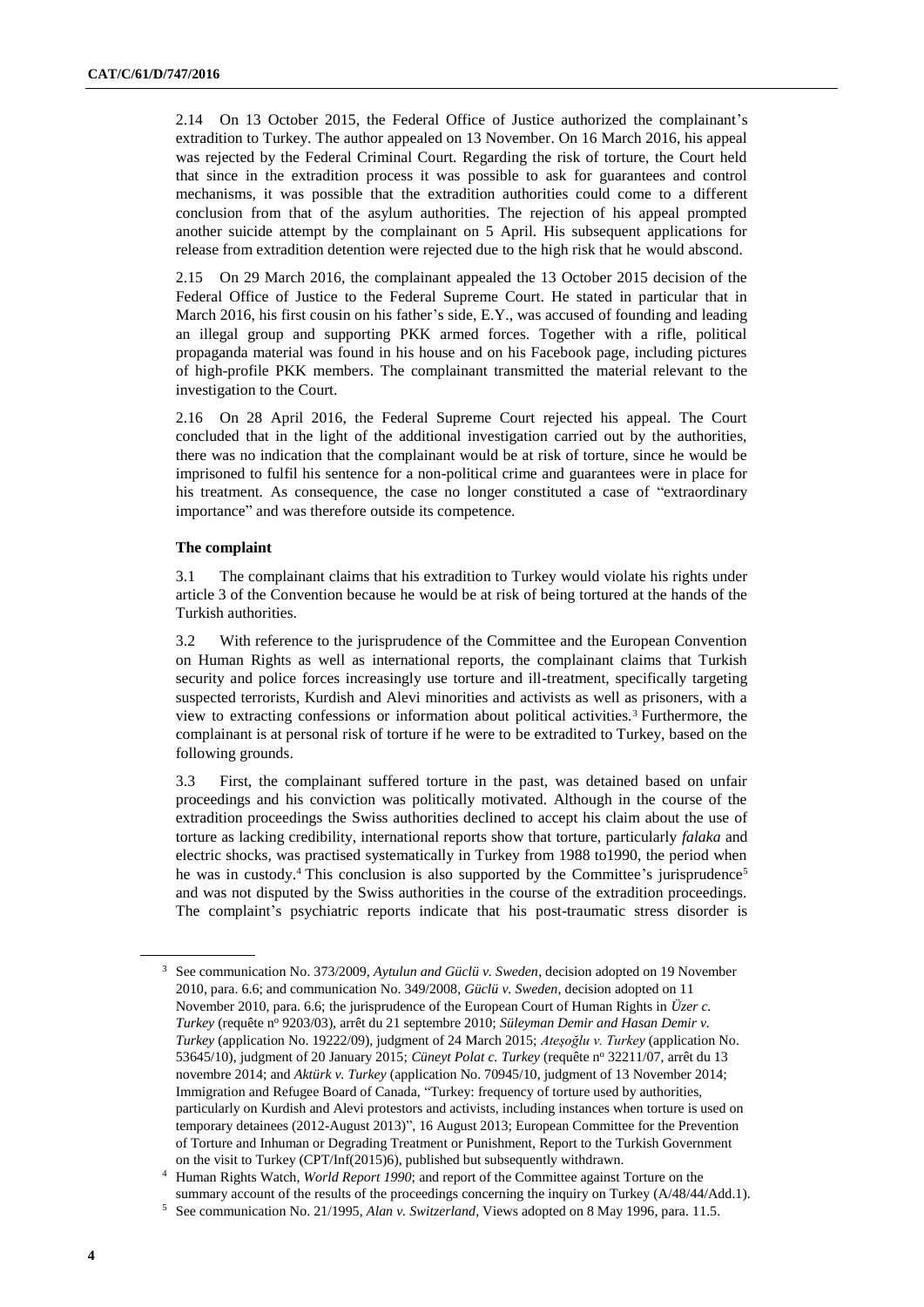directly linked to the torture he suffered in custody. The complainant claims that his brother S.Y. was granted asylum in Switzerland on the grounds that he had been tortured while detained on the same murder charge as the complainant. S.Y. described to the Swiss asylum authorities how the complainant, M.Y. and he himself had been tortured in detention. As the complainant had provided an identical description in his asylum application, the Swiss authorities should have considered his description of the torture to be credible as well. Furthermore, with regard to S.Y., the Swiss authorities implicitly admitted that M.Y. had been forced to testify against the complainant under torture. Hence, the criminal proceedings against the complainant were flawed and unfair.

3.4 Second, the complainant is particularly vulnerable due to his severe health condition, including the post-traumatic stress disorder, several suicide attempts during the extradition proceedings and partial disability. According to the psychiatric report dated 30 July 2014, it was necessary for him to continue treatment in Switzerland. According to the psychiatric report of 10 June 2015, his removal would almost certainly lead to retraumatization; his obvious fear and physical tension in relation to detention and eventual ill-treatment in Turkey were visible and noticeable.

3.5 Third, the complainant points out contradictions in the findings of the Swiss asylum and extradition authorities. The domestic courts disregarded the assessment by the Federal Office for Refugees that he would face a real risk of torture or inhuman or degrading treatment if he were returned to Turkey only because he was facing extradition, not expulsion. The Federal Criminal Court held that the extradition authorities were not bound by the determination of the asylum authorities. Furthermore, the domestic courts did not give due consideration to the fact that criminal proceedings had recently been brought against two of his relatives in relation to their PKK involvement.

3.6 Fourth, the complainant, an ethnic Kurd, belongs to a family of PKK supporters. His father died because of his political affiliation with PKK and his brother S.Y. was prosecuted for having supported PKK. Records of these proceedings refer to the complainant as a PKK supporter. Furthermore, the complainant's family members<sup>6</sup> were questioned at the airport when they visited Turkey.

3.7 Fifth, the complainant was wanted by the Turkish authorities for political reasons. The fact that the Turkish authorities requested his extradition in 2011, although they knew that he had been residing in Switzerland since 1992, shows that they are interested in his connections with leading PKK members in Switzerland and elsewhere in Europe. The replacement of his political data sheet with a regular data sheet during the extradition proceedings also points in that direction. Records of the criminal proceedings against S.Y. refer to the complainant as a PKK member, on the basis of which the complainant was listed as an "inconvenient person".

3.8 Finally, the complainant is of particular interest to the Turkish authorities due to his political affiliation with PKK in Switzerland and elsewhere in Europe, and his close contact with prominent PKK leaders through his job as a driver. The complainant's political activities in Switzerland are reflected in the 7 May 2015 decision of the Federal Criminal Court, which is publicly accessible, and in the Swiss press. The Turkish authorities monitor PKK activities abroad. It is considered a terrorist organization in Turkey and in the European Union. Under the Turkish anti-terrorist laws, involvement in PKK is an aggravating circumstance that doubles the penalty in criminal proceedings.

3.9 The complainant further contends, with reference to the Committee's jurisprudence, that the diplomatic assurances provided by Turkey are not sufficient or reliable so as to eliminate the risk that he would be subjected to torture upon return. <sup>7</sup> Furthermore, the Special Rapporteur on torture and other cruel, inhuman or degrading treatment or punishment has emphasized that in extradition cases the sending party should not rely on the diplomatic assurances of countries where there is a consistent pattern of human rights violations or a systematic practice of torture and, in the absence of such a pattern, the use of

<sup>&</sup>lt;sup>6</sup> Not specified.

<sup>7</sup> See communications No. 233/2003, *Agiza v. Sweden*, decision adopted on 20 May 2015, paras. 13.4- 13.5; and No. 281/2005, *Pelit v. Azerbaijan*, decision adopted on 1 May 2007, para. 11.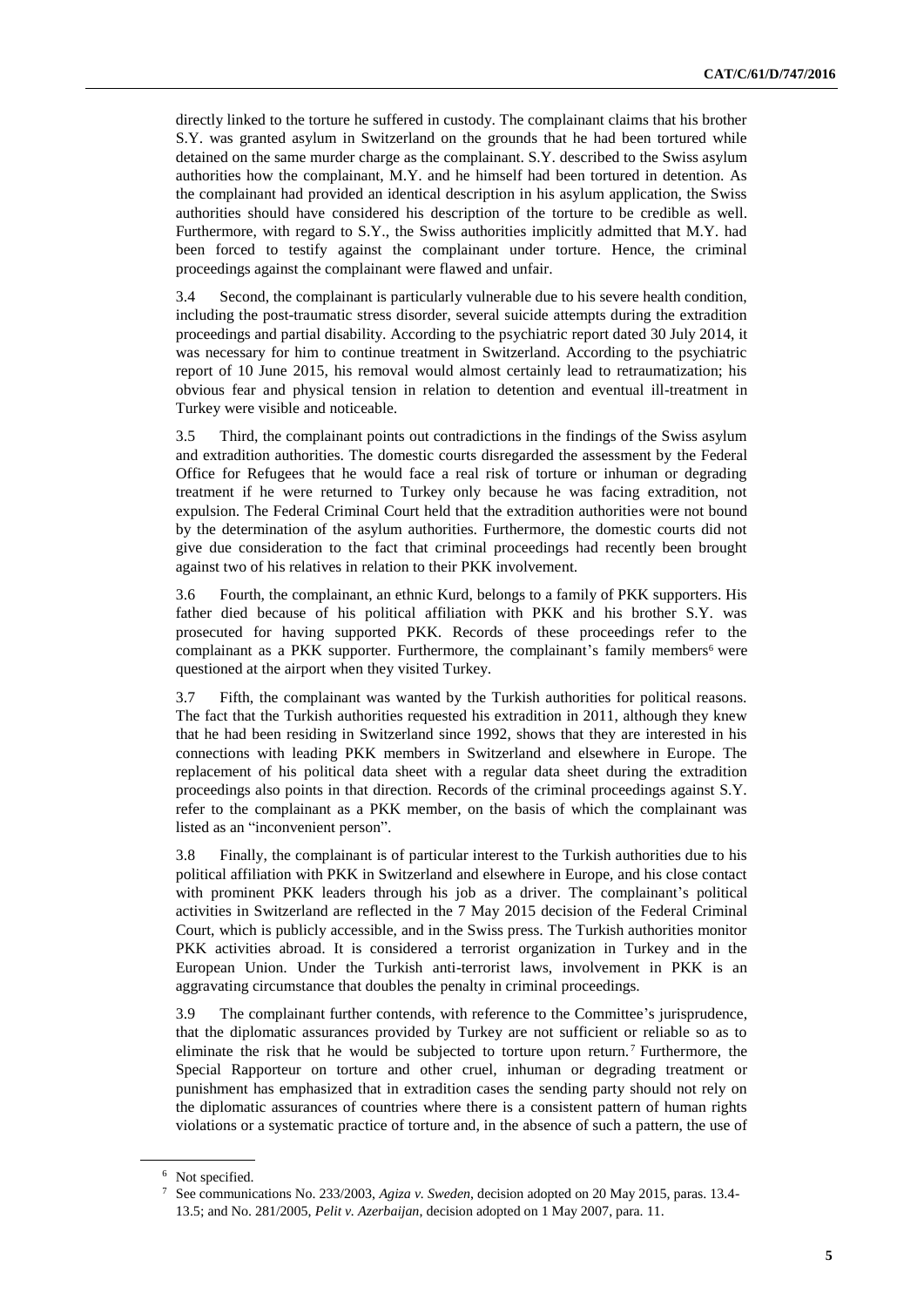assurances should only be allowed when they are unequivocal and where there is an effective monitoring system. <sup>8</sup> However, post-return monitoring mechanisms do little to mitigate the risk of torture and have proven ineffective in both safeguarding against torture and as a mechanism of accountability.<sup>9</sup> In the complainant's case, the following factors demonstrate the ineffectiveness of the diplomatic assurances: they were provided only after three unsuccessful requests from the Swiss authorities, which shows the unwillingness of Turkey to comply with them; the fact that the Swiss authorities did not deny a risk of persecution after the complainant's release; that the Swiss asylum authorities had found that there was a real risk of torture for the complainant in Turkey; Turkey's poor human rights record, particularly the use of torture in custody and the ineffective investigation thereof;<sup>10</sup> and difficulties related to monitoring the implementation of the assurances. The complainant claims that, due to his affiliation with high-level PKK members, there is a risk that he would be apprehended and tortured by members of the secret services before being handed over to the prison authorities. Furthermore, the fact that he had escaped from prison in Turkey would increase the risk of torture. Article 3 of the Convention places an absolute ban on extraditions, including of individuals with links to political parties considered as terrorist organizations such as PKK, if there are grounds to believe, as in his case, that the extradition would result in torture.<sup>11</sup>

### **State party's observations on the merits**

4.1 On 14 November 2016, the State party submitted its observations on the merits and reiterated the facts of the case.

4.2 The State party recalls that, under article 3 of the Convention, States parties are prohibited from expelling, returning or extraditing a person to another State where there are substantial grounds for believing that he or she would be in danger of being subjected to torture. Referring to the criteria established by the Committee in its general comment No. 1 (1997) on the implementation of article 3, which require the complainant to prove that he or she runs a personal, present and substantial risk of torture if deported to his or her country of origin, the State party recalls that the risk of torture must be assessed on grounds that go beyond mere theory or suspicion and, furthermore, that facts must be adduced which indicate that the risk is serious.

4.3 The State party acknowledges that the human rights situation in Turkey is worrying, particularly in the south-eastern part of the country, owing to the confrontation between the Government and PKK. However, this situation does not as such constitute sufficient grounds for determining the risk that the complainant would be subjected to torture upon return.<sup>12</sup> The State party submits that the complainant has failed to demonstrate that he runs a personal, present and substantial risk of torture if extradited to Turkey. It adds that the State party's authorities have obtained diplomatic assurances from Turkey in this connection.

4.4 First, the complainant has not established that he was subjected to torture in the past. Even if torture was a widespread problem in Turkey in the past, it was not practised systematically and in relation to all criminal offences. The State party refers to the 7 May 2015 assessment of the Federal Criminal Court. In particular, according to the judgment convicting the complainant, the medical records did not show the presence of torture marks on the complainant or his two co-accused. Given that the complainant was represented by several lawyers of his choice, it is implausible that he had not had his torture marks medically recorded. Furthermore, he never claimed that he had been tortured while serving his prison term. It appeared unlikely that S.Y would have consented to remain in prison instead of the complainant if he had been tortured after his arrest, as the complainant claims.

<sup>8</sup> See A/59/324, para. 35.

<sup>9</sup> See A/60/316, para. 46.

<sup>10</sup> Amnesty International, *Annual Report 2015/2016: The State of the World's Human Rights*, 23 February 2016.

<sup>11</sup> Reference is made to communication No. 63/1997, *Arkauz Arana v. France*, decision adopted on 9 November 1999, para. 11.5.

<sup>12</sup> See communication No.106/1998, *N.P. v. Australia*, Views adopted on 6 May 1999, para. 6.4.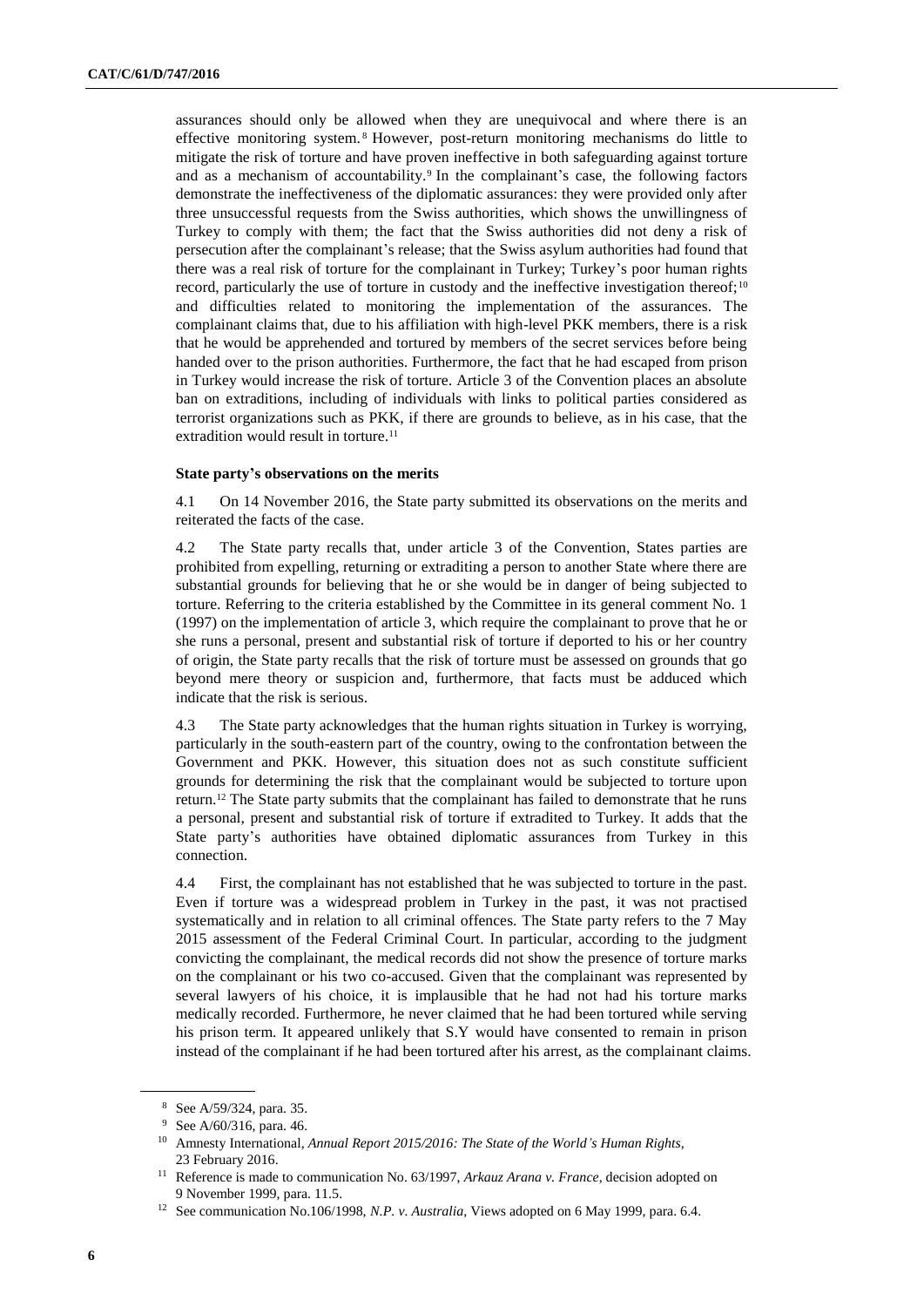The Swiss psychiatric reports showing causality between the complainant's past torture and his present health condition rely on his own account and therefore were not considered to be reliable by the Swiss authorities.

4.5 Second, the State party submits that the complainant has failed to substantiate the risk of torture because of his political activities in Turkey, Switzerland or other European countries. The Swiss asylum authorities found contradictions in his account of political activities in Turkey. In the first asylum proceedings, he claimed that he and his family had provided food and financial support to guerrilla fighters. He also claimed that he had been arrested several times in connection with his support of PKK in 1976, 1978, 1985 and 1986. The asylum authorities found that his account lacked detail; in particular, he was not able to specify when and how many times he had been arrested. They also found that he had not faced any difficulties with respect to the Turkish authorities. In his application for reexamination dated 10 May 1995, the complainant submitted that the Security Court of Malatya had launched criminal proceedings for possession of PKK propaganda against his brother S.Y. and the latter confirmed having received the material from the complainant. Although investigations conducted by the Swiss Embassy in Turkey showed that S.Y. had indeed been accused of having supported PKK fighters by the Security Court and was acquitted on 19 January 1995, no proceedings had been launched against the complainant. S.Y. had been imprisoned for having helped the complainant to escape from prison and was released in 1991. The complainant did not claim before the asylum authorities that he had provided propaganda to S.Y. between 1990 and his departure for Switzerland in 1992, while in hiding in Turkey. Additional investigations by the Swiss Embassy in Turkey showed that no new proceedings were pending against him there. Furthermore, while emphasizing that the mere existence of a political data sheet for alleged support for an opposition group is sufficient grounds to fear torture upon return to Turkey, in the present case, investigations conducted by the Swiss Embassy in Turkey in 2012 and 2015 showed that no political data sheet based on the complainant's alleged link to the PKK existed in Turkey, no related data had been found and nothing demonstrated that such a document had been created but subsequently destroyed. There was, however, a regular data sheet reflecting the author's murder conviction. On 2 September 2015, the Federal Office for Refugees found that the complainant's extradition to Turkey would not expose him to a risk of torture or inhuman or degrading treatment, even in the light of recent developments in the country.

4.6 Regarding the complainant's political activities in Switzerland, the State party considers that they did not amount to serious political involvement and could not have attracted the attention of the Turkish security services. This is confirmed by the fact that no political data sheet has been created in connection with the complainant. Furthermore, his wife has returned to Turkey several times and although she was questioned about the complainant's whereabouts, no repressive measures were taken against her. The Turkish authorities explained that although the complainant had been residing in Switzerland since 1992, the extradition request was made in 2011 because his precise address was not known until then, although an arrest warrant had been issued several days after his escape from prison. The State party finds the explanation convincing and rejects the complainant's allegations as unsubstantiated.

4.7 Third, the State party argues that the complainant's conviction for the revenge murder of A.Y. was not politically motivated or manifestly flawed. It submits that A.Y.'s son was convicted of the complainant's father's murder in 1986. The Swiss authorities found that, due to the complainant's failure to substantiate his political involvement, he was not targeted as a political opponent and had been prosecuted under common law. The trial court is competent to deal solely with common-law offences. S.Y. was also accused of the murder but later acquitted; if the proceedings had been politically motivated, S.Y. would have been convicted as well. The complainant was convicted under article 450.10 of the Turkish criminal code, providing that revenge murder is punishable by death, but he was sentenced to life imprisonment. Should he have been persecuted, he would have received the maximum penalty. The complainant was represented by several lawyers of his choice and his conviction was affirmed by the Court of Cassation and the Supreme Court. The fact that the Supreme Court had doubts about the complainant's guilt, as he claimed, showed that his case had been examined impartially. The complainant's claim that his conviction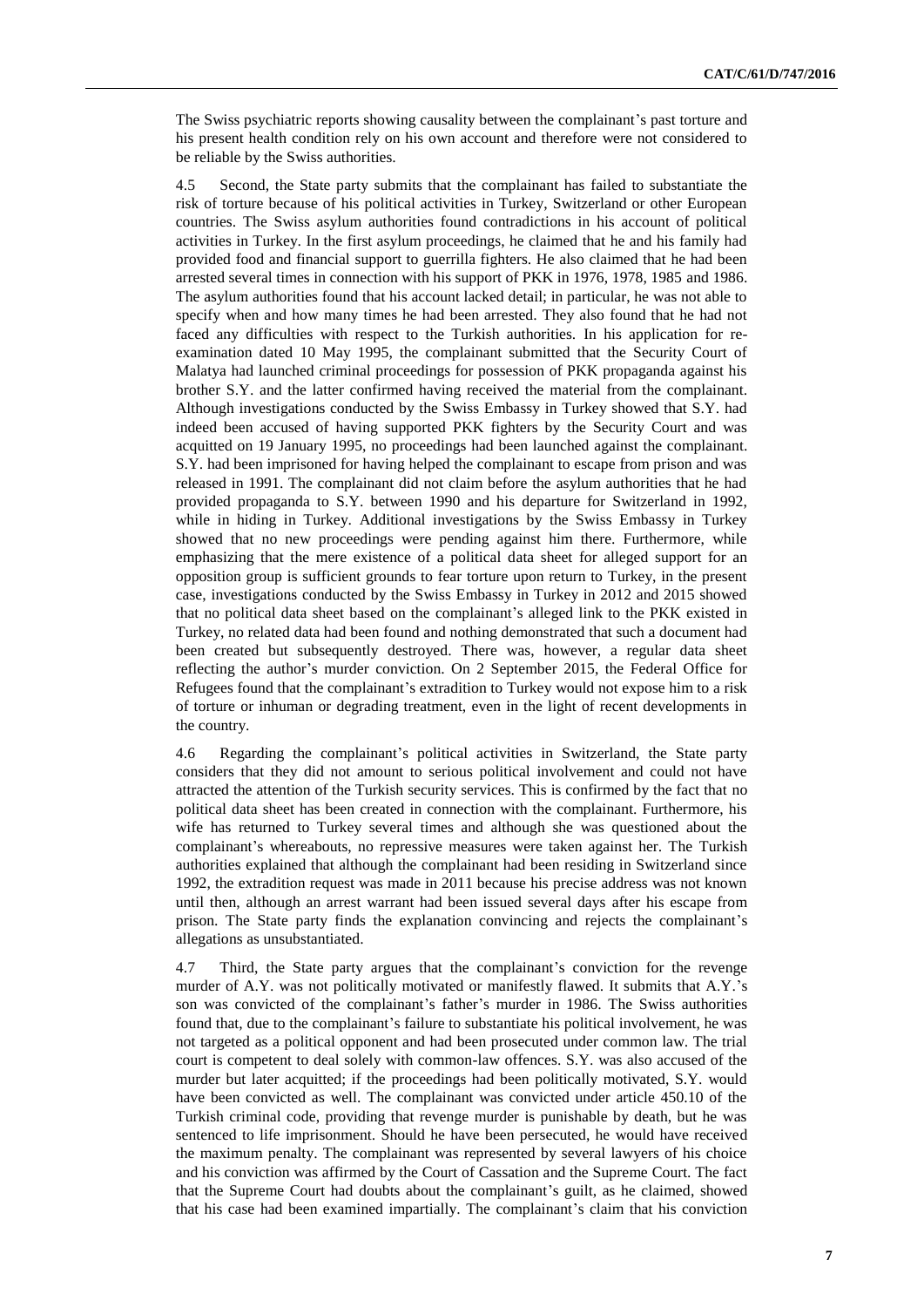relied on M.'s testimony against him, which had been obtained under torture and later withdrawn, lacks substantiation. According to the trial court's decision, M.Y. initially confessed that he had committed the crime, while later he claimed that it had been committed by the complainant and subsequently withdrew his accusation. The trial court considered that M.Y. had withdrawn his testimony fearing reprisals from the family. The court referred to M.Y.'s medical certificate of 20 November 1988, according to which there were no torture marks on his body. Therefore, the Swiss asylum authorities considered that the complainant's allegations that he, M.Y. and S.Y. had been tortured lacked credibility. In the 22 June 2015 decision, the trial court established that the penalty imposed on the complainant was not subject to a statute of limitations. Furthermore, the Swiss asylum authorities considered that the complainant's statement that he had been working in the cotton field in Suruç village when A.Y. was murdered not to be credible, since he provided contradictory accounts at asylum interviews. The State party further submits that there has been no case of Turkey requesting extradition on common-law charges for the purpose of political persecution.

4.8 The State party notes that extraditions between Switzerland and Turkey are governed by the European Convention on Extradition of 1957, to which they are parties. Under this Convention, the parties undertake to surrender to each other, subject to the provisions and conditions laid down in the Convention, all persons against whom the competent authorities of the requesting party are proceeding for an offence or who are wanted by the said authorities for the carrying out of a sentence or detention order (art. 1). Extradition shall not be granted if the offence in respect of which it is requested is regarded by the requested party as a political offence or as an offence connected with a political offence or if the requested party has substantial grounds for believing that a request for extradition for an ordinary criminal offence has been made for the purpose of prosecuting or punishing a person on account of his race, religion, nationality or political opinion, or that the person's position may be prejudiced for any of these reasons (art. 3). Switzerland considers its obligations under the European Convention on Extradition in the light of its human rights obligations. Under article 2 of the Federal Law on International Cooperation in Extradition Matters of 20 March 1981, Switzerland would reject an extradition request if there were grounds to believe that the procedure in the receiving party was in breach of the requirements under the European Convention on Human Rights or the International Covenant on Civil and Political Rights; aimed at prosecuting persons for their political opinions or on other discriminatory grounds, or risked aggravating their situation; or had other serious defects. If there are serious grounds to believe that the person would be exposed to a risk of ill-treatment if extradited, diplomatic assurances allow this risk to be eliminated or reduced by allowing extradition under certain conditions, for instance the commitment of the requesting State to ensure visits of detainees without notice by representatives of the Swiss Embassy; to provide them unrestricted access to lawyers and medical care; and to ensure their right to visits from relatives. Regarding extraditions to Turkey, the State party does not in principle request diplomatic assurances but can do so in more sensitive political cases. It has a long-standing practice of cooperation in extradition matters with Turkey and the Federal Office of Justice has no record of cases where Turkey has violated the principle of speciality or human rights. The complainant has not disputed this.

4.9 The State party specifies that the diplomatic assurances provided by Turkey are as follows:

The conditions of detention of the prosecuted person would not be inhuman or degrading and would comply with the requirements of article 3 of the [European Convention on Human Rights]. The person's physical and psychological integrity would be respected. The person's conditions of imprisonment would not be aggravated for reason of his belonging to a social group or on grounds of race, religion or ethnicity. The person's health condition would be given due consideration, including through appropriate medical supervision. The person will have the right to unlimited and confidential contacts with his lawyer, chosen or appointed. The person will have the right to visits in detention. The Turkish authorities would not prosecute the person on political grounds in relation to his conviction or impose a penalty for this reason. The penalty imposed for the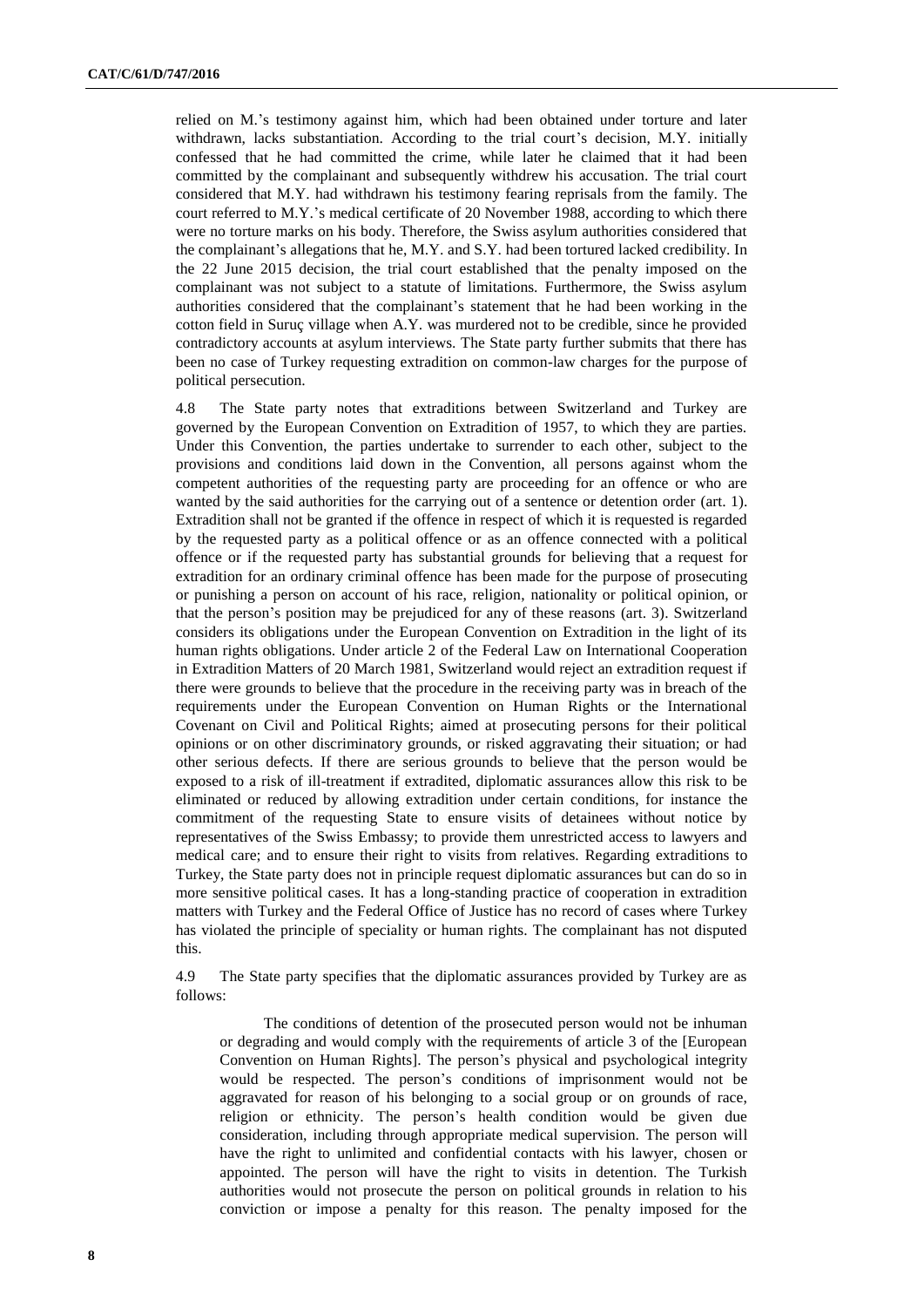extraditable offence cannot be increased or more severe than initially imposed. The Swiss Embassy in Ankara has the right to appoint representatives to visit the person at any time after the extradition, without surveillance, and the person has the right to unlimited contact with such representatives.

4.10 The State party disputes the complainant's claim that the Swiss extradition authorities did not take into account the risk of torture established by the asylum authorities. First, in its 29 January and 19 February 2014 decisions, the Federal Office for Migration did not consider the diplomatic assurances provided by Turkey. Further to the inquiry by the Federal Office of Justice as to whether there was a risk that the complainant would be treated contrary to article 3 of the European Convention on Human Rights, the State Secretariat for Migration responded that the complainant would be imprisoned to serve his sentence and that any ill-treatment could be excluded in the absence of aggravating circumstances or a political data sheet, and given that the offence was essentially apolitical and had been committed several decades ago and that the Turkish authorities had provided diplomatic assurances. The Swiss authorities would be able to monitor compliance with the assurances at any time. The asylum authorities could not rely on diplomatic assurances and therefore their assessment of risk could differ from the one made by the extradition authorities. The complainant's extradition would be compatible with article 3 of the European Convention on Human Rights, notwithstanding the political and social developments in Turkey since July 2015, which did not have any link to the complainant's personal situation. In the light of these elements, the extradition authorities discarded the assessment of the torture risk made by the asylum authorities.

4.11 The State party further submits that the complainant's health issues on their own should not be considered as a risk that he would be subjected to torture if extradited. The complainant has not claimed that his health condition precluded extradition. According to a medical certificate issued by the psychiatric services of Bern University dated 3 May 2016, he is fit, both physically and mentally, to travel. His health condition should be taken into account in organizing the extradition.

4.12 The State party notes that the complainant failed to substantiate his allegation before the extradition authorities that he feared interrogation and torture in connection with his cousin's arrest in March 2016 for founding and leading an illegal armed group. Therefore, the Federal Criminal Court decided not to conduct additional investigations.

4.13 In the light of the above, the State party submits that there are no serious grounds to believe that the complainant would be at a personal and real risk of torture should he be extradited to Turkey. Therefore, his extradition would not constitute a violation by Switzerland of its international obligations under article 3 of the Convention.

4.14 On 2 May 2017, the State party maintained its previous observations. It adds that the recent developments in Turkey have no connection with the case of the complainant, who faces extradition for a common-law criminal offence without any political context. Therefore, the recent developments have no bearing on his personal situation.

4.15 The State party recalls that the European Convention on Extradition remains in force for both Switzerland and Turkey. Therefore, Turkey is bound by the prohibition of torture and cruel, inhuman or degrading treatment. Turkey has never violated diplomatic assurances in an extradition procedure. The State party refers to a case where an extradition request was granted after the attempted coup d'état in Turkey in July 2016 in relation to a convicted person who alleged having been tortured in detention because he supported the Kurdish cause. The extradition authorities were satisfied by diplomatic assurances from Turkey. The person concerned asked to be extradited, as there was an opportunity for release in Turkey. The State party emphasizes that the Federal Criminal Court twice expressed opposition to the extradition, asking the Federal Office of Justice to investigate the person's allegations of torture and to assess the human rights situation in Turkey. In December 2016, the Court authorized the extradition. In February 2017, the Swiss Embassy in Turkey reported that the person had been placed under house arrest.

4.16 The State party stresses that, despite its long-standing cooperation with Turkey, all cases are assessed individually. The complainant's case has been carefully examined by the asylum and extradition authorities. The State party underlines that the complainant's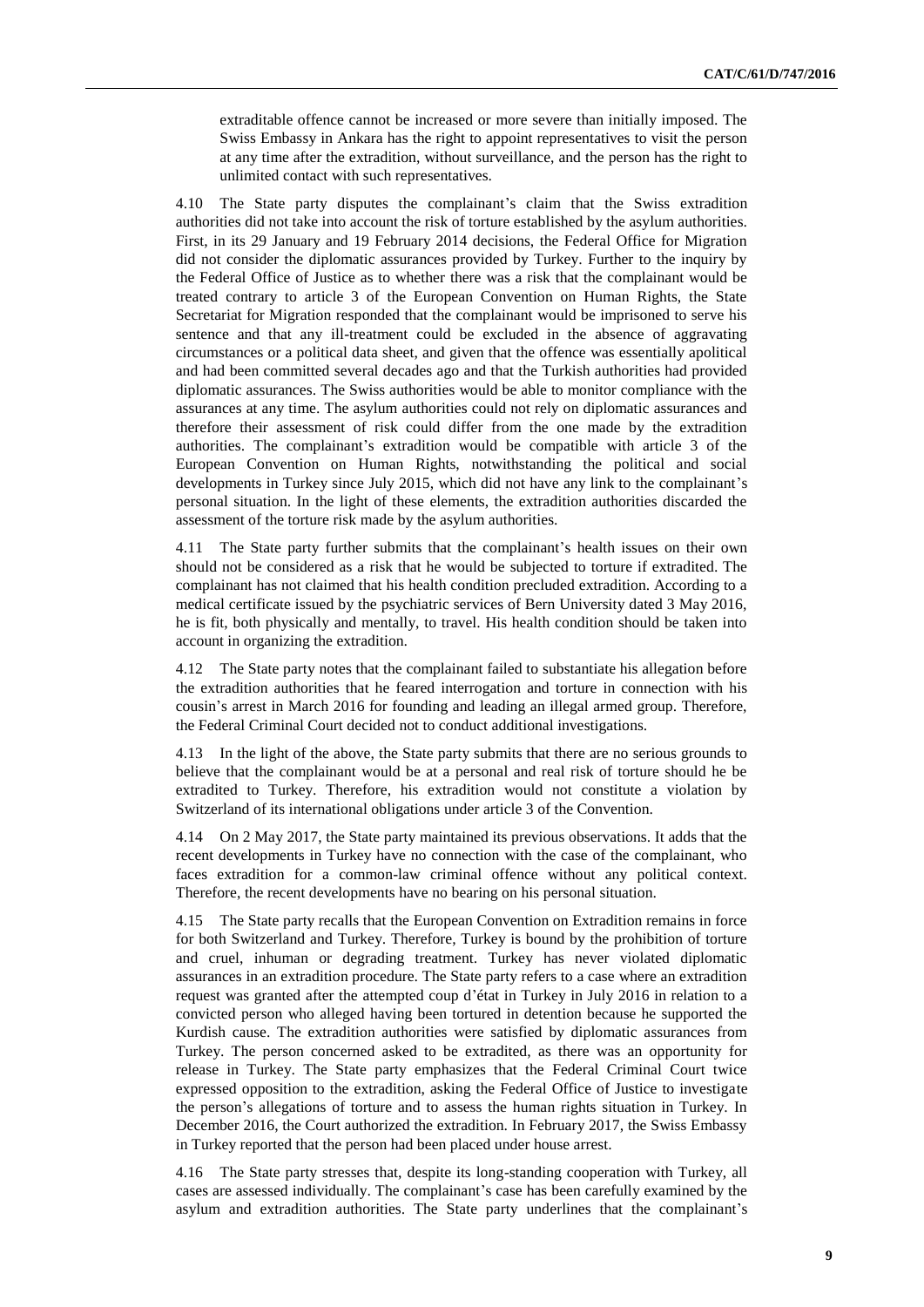extradition is requested on the basis of his common-law conviction after his departure from Turkey for Switzerland and before his activities in relation to PKK. The Swiss authorities have duly addressed the complainant's concern that he would be subjected to treatment contrary to the Convention should he be extradited by requesting Turkey to provide diplomatic assurances to guarantee his integrity and to put a monitoring system in place.

# **Complainant's comments on the State party's observations**

5.1 On 4 April 2017, the complainant challenged the State party's observations, reiterating the grounds against his extradition to Turkey. He urges the Committee to take into account political and constitutional developments in Turkey since the attempted coup in July 2016 and the subsequent state of emergency, which resulted in the more widespread use of torture, mass arrests and detentions of those suspected of cooperation with the Gülen movement or of supporting PKK, with implications for the independence of the judiciary. Furthermore, Turkey intended to suspend part of the European Convention on Human Rights in July 2016. Further to the declared state of emergency, the period of custody before bringing a detainee before a judge was extended to a maximum of 30 days and access to a lawyer for detainees was restricted, which eliminated an effective means of preventing cases of torture or inhuman or degrading treatment in the period preceding interrogations. Under the state of emergency, fair trial guarantees and human rights standards will be permanently lowered and all lawyers will be appointed by the Government.<sup>13</sup> In the circumstances, there is a risk that the complainant would not have access to an independent lawyer.

5.2 The complainant emphasizes that the situation has changed since the Turkish authorities provided diplomatic assurances in 2012, which requires assessing anew the rule of law in Turkey and the value and reliability of the diplomatic assurances. The State party itself has acknowledged that the human rights situation in Turkey is alarming. In the light of these developments, European countries such as Germany, Italy and Greece stopped extraditions to Turkey, regardless of the diplomatic assurances provided, while Turkish diplomats have sought asylum in Switzerland. In December 2016, States members of the European Union requested that membership talks be frozen due to the assault on the rule of law in Turkey.

5.3 The complainant provides several press articles and international reports describing spying on Turkish nationals in Switzerland and other European countries. The complainant maintains that this demonstrates that the Turkish authorities know about his political activities abroad and his ties to PKK and explains why his extradition was requested many years after his conviction. He recalls that the Swiss press reported on the complainant's case and the decision of the Federal Criminal Court in detail, in particular that he had contacts with high-ranking PKK members as a driver. The President of Turkey would have been informed that he had participated in demonstrations against the Turkish Government.

5.4 The complainant adds that he is still in detention and experiencing severe psychological problems. After another suicide attempt, he was admitted to hospital, from which he was discharged in April 2017. His fear of extradition creates an agony which amounts to torture in itself.

5.5 On 2 May 2017, the complainant's counsel submitted that the complainant had been admitted to psychiatric custody in Station Etoine in Bern after trying to prepare to commit suicide. While visiting him, counsel observed two tattoos on his body: a 15-cm-long Orthodox cross on his back and a 10-cm-long inscription, "Fuck Erdogan", on his left arm. The complainant explains that he was tattooed in 2013 and that the Orthodox cross reflected his Armenian and Christian roots. He stresses that his asylum case is not related to religion and that he has never shown his tattoos to his family, which demonstrates that he has not used them as an argument against his extradition. However, the medical staff would have seen the tattoos and they must have documented them in the assessment undertaken

<sup>&</sup>lt;sup>13</sup> Reference is made to the report of the Committee on Legal Affairs and Human Rights of the Parliamentary Assembly of the Council of Europe, "Securing access of detainees to lawyers", doc. 14267, 15 February 2017.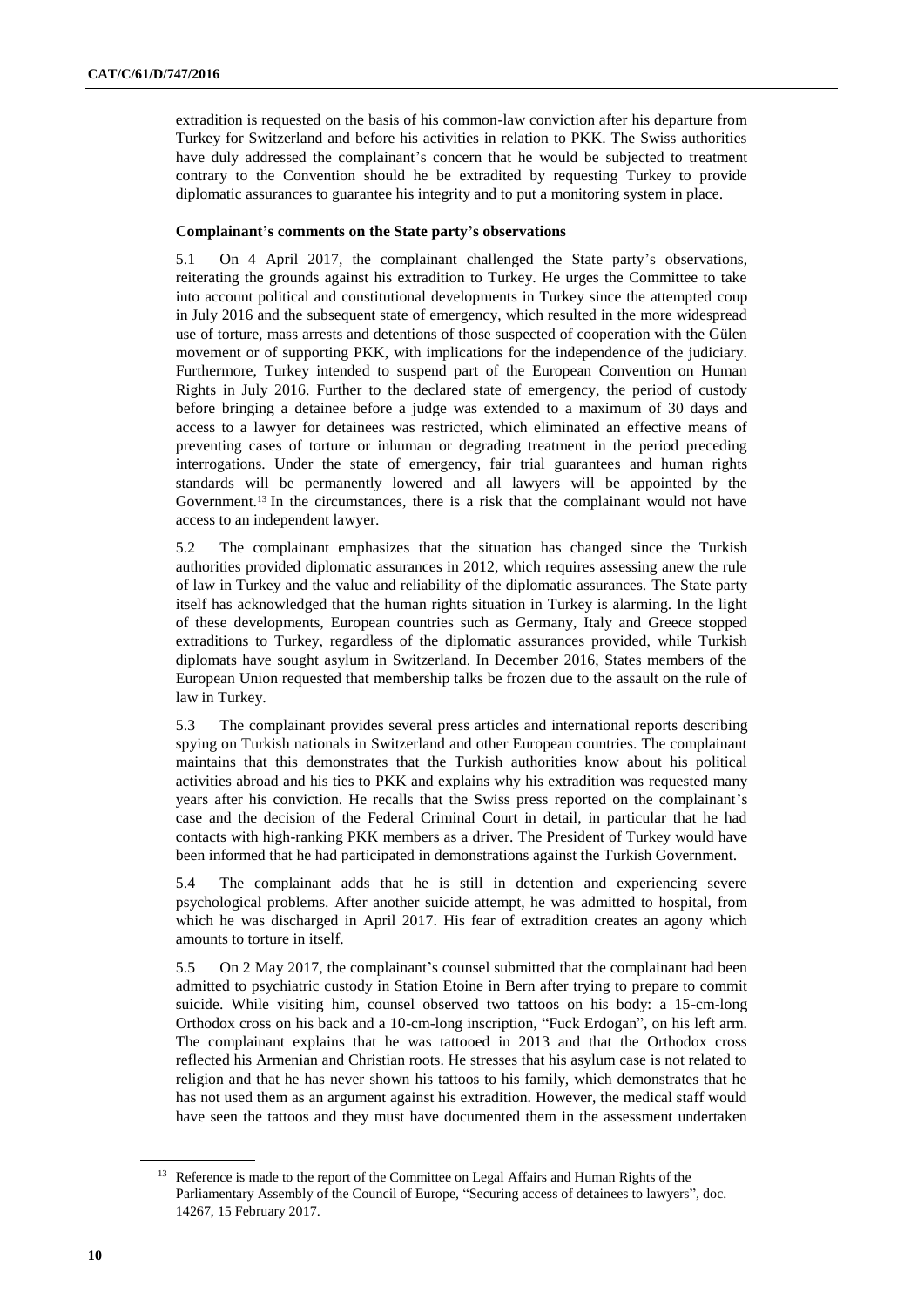under the Istanbul Protocol. Therefore, the State party should be aware of his tattoos, which put him at an additional risk of torture. Counsel reiterates that he has never been provided with a copy of the assessment, despite requests.

5.6 Counsel adds that the situation in Turkey has deteriorated since the 16 April 2017 referendum which approved the constitutional amendments, which he claims concentrates power in the office of the President and has serious effects on checks and balances and independence of the judiciary. The President announced that the death penalty would be reintroduced and ordered the arrest of over one thousand police officers across the country, in a new crackdown. According to counsel, the President intends to have the police forces composed exclusively of his supporters. This situation, coupled with the complainant's tattoos and his link with PKK, increases the risk that he would be tortured if extradited to Turkey, for instance by the police, and even before he is handed over to the prison authorities. In the circumstances, the diplomatic assurances will be ineffective.

### **Additional submissions by the parties**

#### *By the complainant*

6. On 19 June 2017, counsel for the complainant requested the Committee to adopt interim measures that would allow the complainant's release from detention, if necessary under conditions that would enable the authorities to verify his whereabouts.

7. On 29 June 2017, the State party reported that the complainant had left the psychiatric clinic where he had been hospitalized on 10 May, and that he was now detained at the Burgdorf prison. The State party requested the Committee to decide on the case as soon as possible.

8.1. On 2 August 2017, the State party informed the Committee about the conditions of detention of the complainant. Following his release from the psychiatric clinic, he was placed for several days in a security cell of the Burgdorf prison used in cases of suicide risk. He is now in a section of the prison that allows for intense follow-up and monitoring and subjected to the regime for the execution of sentences, which is less strict than the regime of preventive detention to which he had been subjected earlier. The State party opposes counsel's request for interim measures in the form of release from detention, in the light of the elevated risk of escape.

8.2 The State party also refers to a note received from the Embassy of Turkey in Switzerland, according to which the complainant's sentence would become time-barred for execution at the latest on 6 July 2020. In the note, Turkey also submits that the complainant's time spent in prison in Switzerland will be deducted from his prison sentence in Turkey. It also indicates that if the complainant's health situation so requires, he will be transferred to a university or other public hospital.

# **Issues and proceedings before the Committee**

### *Consideration of admissibility*

9.1 Before considering a claim contained in a communication, the Committee must decide whether it is admissible under article 22 of the Convention. The Committee has ascertained, as it is required to do under article  $22(5)(a)$ , of the Convention, that the same matter has not been and is not being examined under another procedure of international investigation or settlement.

9.2 The Committee recalls that, in accordance with article 22 (5) (b) of the Convention, it shall not consider any communication from an individual unless it has ascertained that the individual has exhausted all available domestic remedies. The Committee notes that in the present case the State party has recognized that the complainant has exhausted all available domestic remedies. As the Committee finds no further obstacles to admissibility, it declares the communication admissible and proceeds with its consideration of the merits.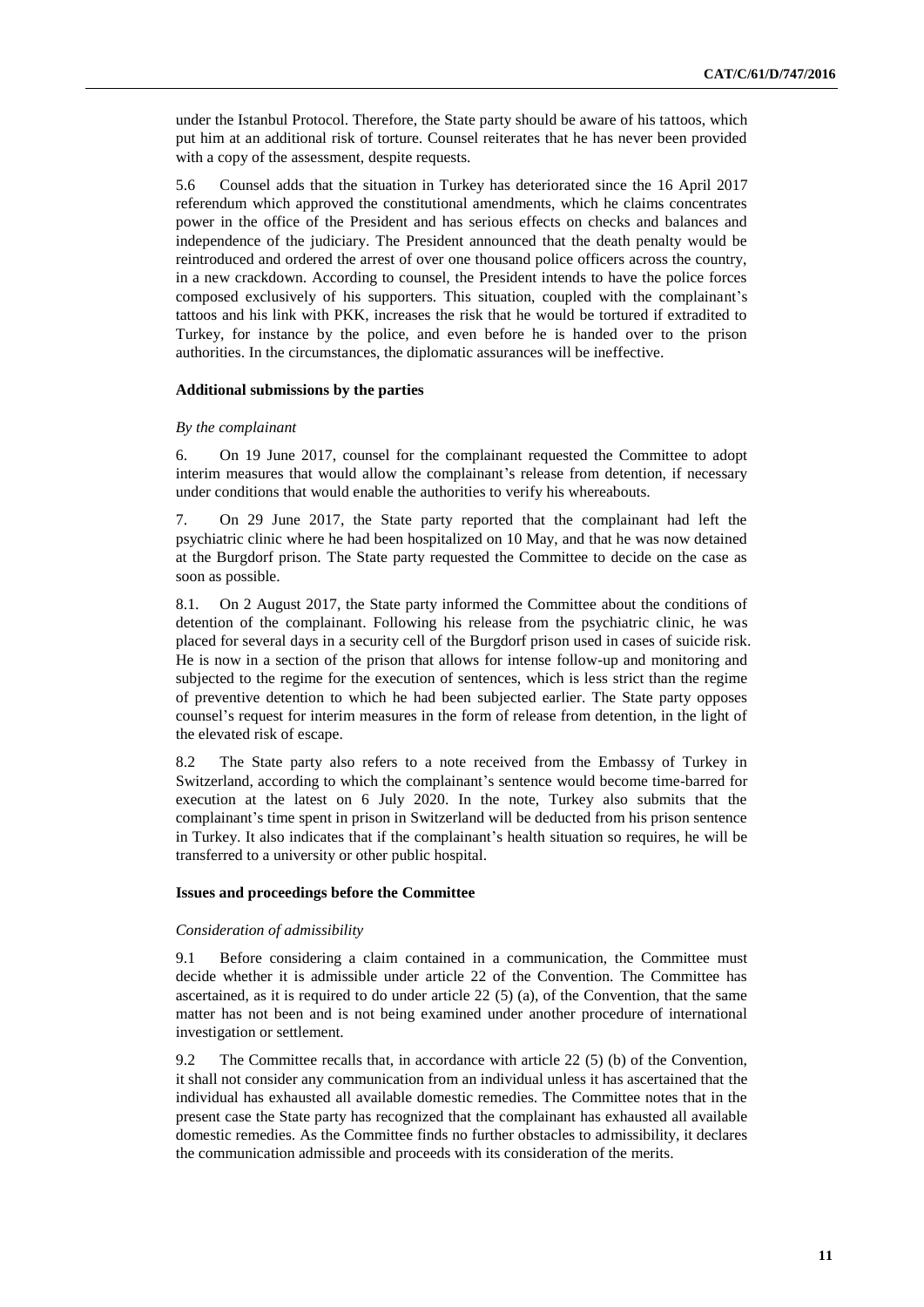## *Consideration of the merits*

10.1 The Committee has considered the communication in the light of all the information made available to it by the parties concerned, in accordance with article 22 (4) of the Convention.

10.2 With regard to the complainant's claim under article 3 of the Convention, the Committee must determine whether there are substantial grounds for believing that he would be personally in danger of being subjected to torture should he be extradited to Turkey. In assessing that risk, the Committee must take into account all relevant considerations, pursuant to article 3 (2) of the Convention, including the existence of a consistent pattern of gross, flagrant or mass violations of human rights. However, the Committee recalls that the aim of such determination is to establish whether the individual concerned would be personally at a foreseeable and real risk of being subjected to torture in the country to which he or she would be returned.<sup>14</sup> It follows that the existence of a pattern of gross, flagrant or mass violations of human rights in a country does not, as such, constitute sufficient reason for determining that a particular person would be in danger of being subjected to torture on return to that country; additional grounds must be adduced to show that the individual concerned would be personally at risk. Conversely, the absence of a consistent pattern of flagrant violations of human rights does not mean that a person might not be subjected to torture in his or her specific circumstances.

10.3 The Committee recalls its general comment No. 1, according to which the risk of torture must be assessed on grounds that go beyond mere theory or suspicion. While the risk does not have to meet the test of being highly probable, it must be personal and present. The Committee notes that the burden of proof generally falls on the complainant, who must present an arguable case that he or she faces a foreseeable, real and personal risk.<sup>15</sup> The Committee further recalls that, as set out in its general comment No. 1, it gives considerable weight to findings of fact that are made by organs of the State party concerned,<sup>16</sup> while at the same time it is not bound by such findings and instead has the power, provided by article 22 (4) of the Convention, to freely assess the facts based upon the full set of circumstances in every case.

10.4 The Committee takes note of the complainant's claim that there is a foreseeable, real and personal risk that he will be tortured if extradited to Turkey because he was tortured in the past while in detention on murder charges and that his 1989 conviction was based on testimonies obtained under duress; that the extradition request is politically motivated due to his Kurdish ethnicity and his and his family's active support to PKK; that his political affiliation is known to the Turkish authorities; that the Turkish authorities only requested his extradition more than 20 years after his conviction although they were aware of his whereabouts in 1992; and that three of his relatives in Turkey have been prosecuted for having supported PKK; and that his family members were questioned about his whereabouts while visiting Turkey. The Committee also notes the complainant's claim that the risk of torture would increase because he escaped from prison in Turkey and has a Christian cross and "Fuck Erdogan" tattoos. The Committee further notes that the complainant has been diagnosed with post-traumatic stress disorder and that he has attempted to commit suicide while in detention pending extradition. It notes that according to his 2015 psychiatric report, his extradition would almost certainly lead to retraumatization.

10.5 The Committee takes note of the State party's observation that its extradition authorities found that the complainant lacked credibility. In this context, the State party argues that the medical reports from the time of his conviction do not mention torture marks; that the psychiatric reports showing causality between his torture and post-traumatic stress disorder were based mainly on the complainant's own statements; that the complainant did

<sup>&</sup>lt;sup>14</sup> See, inter alia, communication No. 470/2011, *X. v. Switzerland*, decision adopted on 24 November 2014, para. 7.2.

<sup>15</sup> See, inter alia, communications No. 203/2002, *A.R. v. Netherlands*, decision adopted on 14 November 2003; and No. 258/2004, *Dadar v. Canada*, decision adopted on 23 November 2005.

<sup>16</sup> See, inter alia, communication No. 356/2008, *N.S. v. Switzerland*, decision adopted on 6 May 2010, para. 7.3.